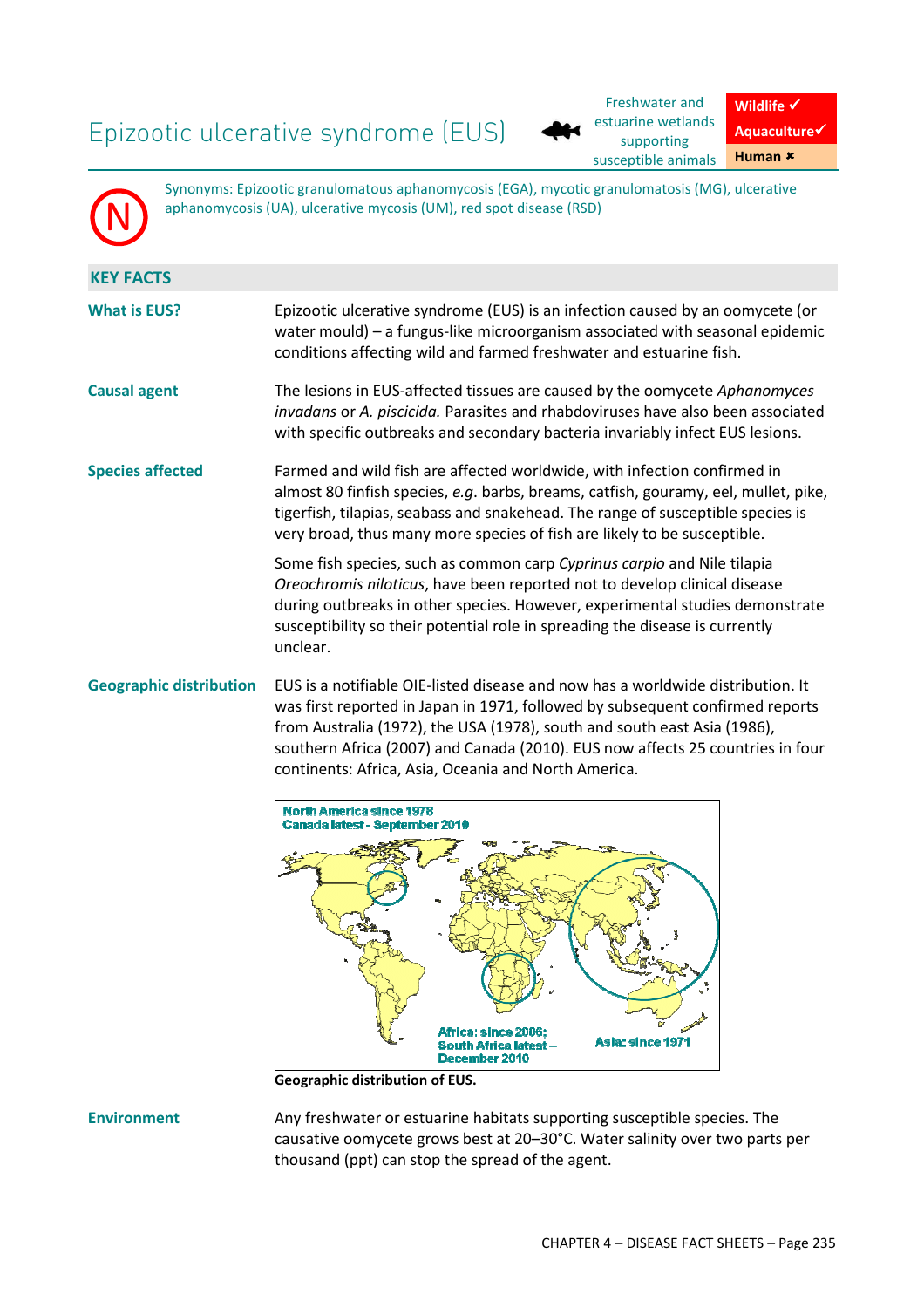### **TRANSMISSION AND SPREAD**

| Vector(s)                                                           | No data are available. However, it is possible that fish-eating birds can spread<br>EUS.                                                                                                                                                                                                                                                                                                                                                                                                                                                                                                                                                                                                                                                            |
|---------------------------------------------------------------------|-----------------------------------------------------------------------------------------------------------------------------------------------------------------------------------------------------------------------------------------------------------------------------------------------------------------------------------------------------------------------------------------------------------------------------------------------------------------------------------------------------------------------------------------------------------------------------------------------------------------------------------------------------------------------------------------------------------------------------------------------------|
| <b>How is the disease</b><br>transmitted to animals?                | EUS is transmitted horizontally from one fish to another. It is believed that only<br>the zoospores are capable of attaching to damaged skin of fish and germinating<br>into hyphae. If the zoospores cannot find susceptible species or encounter<br>unfavourable conditions, they can encyst in the water or pond environment<br>waiting for conditions that favour the activation of the spores.                                                                                                                                                                                                                                                                                                                                                 |
|                                                                     | Conditions which favour EUS occurrence include periods of lower temperatures<br>(low for tropical climes, e.g. 18-22°C) and after heavy rainfall. Sporulation of A.<br>invadans occurs under these conditions, whilst low temperatures have been<br>shown to delay the inflammatory response of fish to oomycete infection.                                                                                                                                                                                                                                                                                                                                                                                                                         |
|                                                                     | A diverse group of biotic (e.g. parasites, bacteria, viruses) and abiotic (e.g. acid<br>water) agents/factors are likely involved in initiating skin lesions in freshwater<br>and estuarine fish species which are subsequently colonised by A.<br>invadans/piscicida. A specific determinant is unlikely to be associated with EUS<br>outbreaks; most probably, environmental determinants vary from outbreak to<br>outbreak depending on the agent initiating the non-specific lesions, the aquatic<br>environment at the site and the population at risk. EUS outbreaks in wild<br>estuarine populations (e.g. Australia and the Philippines) have been reported to<br>be associated with acidified run-off water from acid sulphate soil areas. |
|                                                                     | For EUS to occur, a combination of factors must ultimately lead to exposure of<br>the skin, attachment to it by A. invadans/piscicida, and subsequent invasion by<br>the fungus.                                                                                                                                                                                                                                                                                                                                                                                                                                                                                                                                                                    |
|                                                                     | Successful invasion and establishment of EUS in fish requires tissue (epithelial)<br>damage, a susceptible fish species and environmental conditions which favour<br>sporulation of the oomycete.                                                                                                                                                                                                                                                                                                                                                                                                                                                                                                                                                   |
| <b>How does the disease</b><br>spread between groups<br>of animals? | The disease occurs only among finfish. The spread from wild to cultured<br>populations or vice versa can occur via several routes. Freshwater or estuarine<br>fish migrations are thought to provide a potential pathway for pathogen<br>movement. In addition, movements of fish (cross border and domestic) for<br>aquaculture and the ornamental fish trade are proven pathways. In some<br>countries outbreaks occur in wild fish first and then spread to fish ponds.<br>Flooding also causes the spread of EUS (e.g. as in Bangladesh and Pakistan).<br>Once an outbreak occurs in rivers/canals, the disease can spread downstream<br>as well as upstream where susceptible fish species exist.                                              |
| <b>How is the disease</b><br>transmitted to humans?                 | The agent causing EUS does not pose any human health implications. However,<br>it is recommended not to eat EUS-infected fish unless it is properly and<br>thoroughly cooked.                                                                                                                                                                                                                                                                                                                                                                                                                                                                                                                                                                       |
| <b>IDENTIFICATION AND RESPONSE</b>                                  |                                                                                                                                                                                                                                                                                                                                                                                                                                                                                                                                                                                                                                                                                                                                                     |
| <b>Field signs</b>                                                  | EUS outbreaks have been associated with mass mortality of various species of<br>freshwater or estuarine fish in the wild (e.g. in rice-fields, estuaries, lakes and                                                                                                                                                                                                                                                                                                                                                                                                                                                                                                                                                                                 |

freshwater or estuarine fish in the wild (*e.g.* in rice-fields, estuaries, lakes and rreshwater or estuarine fish in the wild (*e.g.* in rice-fields, estuaries, lakes and<br>rivers) and in farms often during periods of low temperatures (low for tropical climes, *e.g.* 18–22°C), but outbreaks have been observed across a broad temperature range (10-15 to 33°C).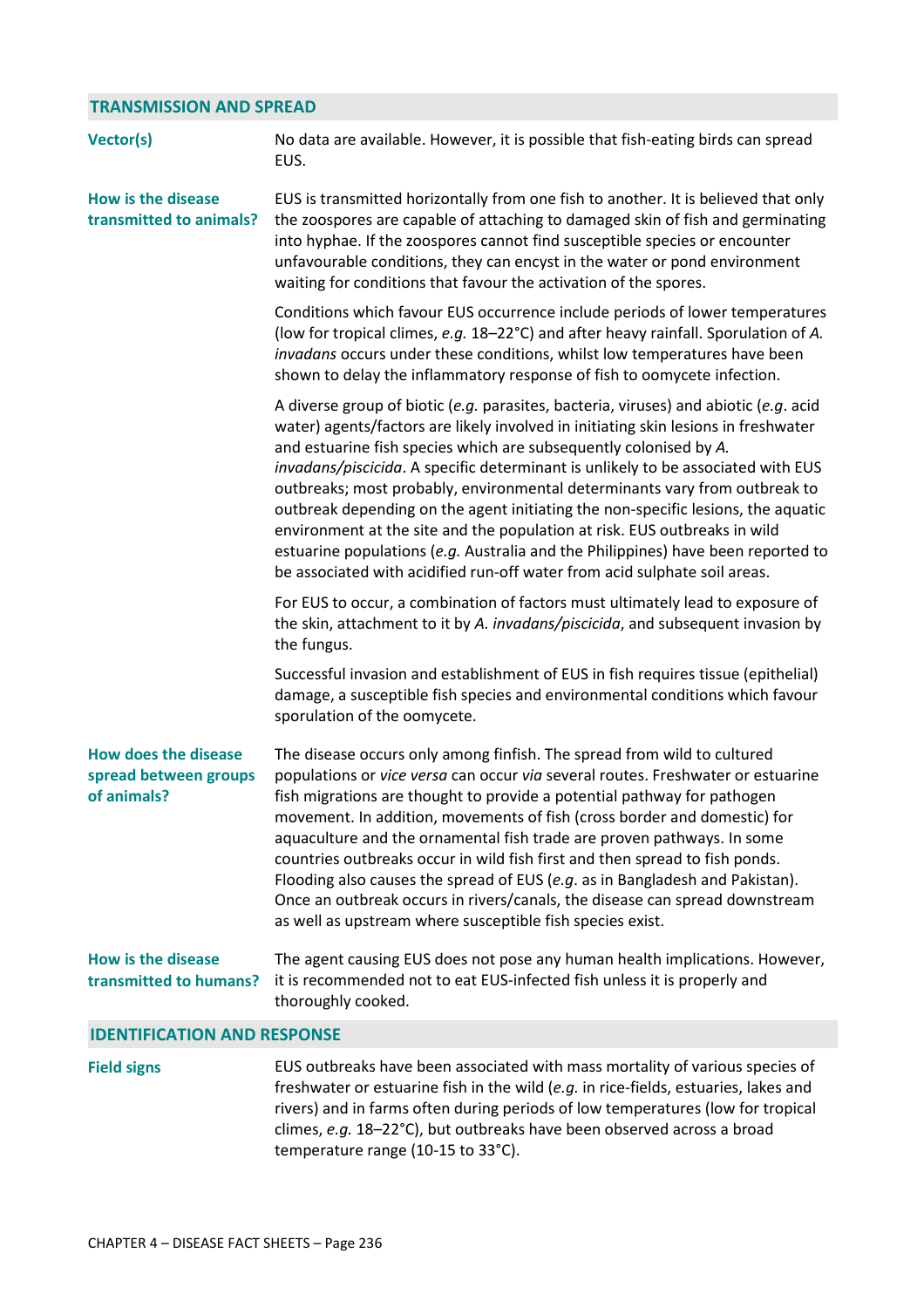The following abnormal behaviour may be seen: fish swimming near the surface, sinking to the bottom, loss of balance, flashing, cork-screwing or air gulping (for non air-breathers). Other behavioural signs include loss of appetite and darkening of skin. Infected fish may float near the surface of the water yet become hyperactive with a jerky pattern of movement.

Small to large red spots and open dermal ulcerative lesions may be seen.



**African catfish** *Clarias gariepinus* **infected with EUS (***FAO***).** 



**Straightfin barb**  *Barbbus Paludinosus* **(***FAO***).** 

#### **Recommended action if suspected**

EUS is a notifiable disease and suspected cases must be reported immediately to local (nearest fisheries or veterinary authority) and national authorities and the OIE. Guidance concerning collection of samples should be sought.

Take note of simple observations such as:

- **EXEC** abnormal fish behaviour
- date and time of observed outbreaks
- total estimate of mortalities
- species of fish affected and estimate of mortalities per species
- pattern of mortality (small number of fish dying every day, large number of fish dying at one time, *etc*.)
- any unusual events.

**Diagnosis** Presumptive diagnosis of EUS can be based on clinical signs and, in the laboratory, the observation of hyphae in squashed preparations of the muscle underlying gross lesions. EUS can be confirmed (1) when histological sections show the presence of typical lesions in affected tissues or organs; (2) by PCR identification; or (3) by isolation of *A. invadans/piscicida* from infected fish and confirmed by either bioassay, PCR or DNA sequence analysis. **►Photos at the end of this factsheet.**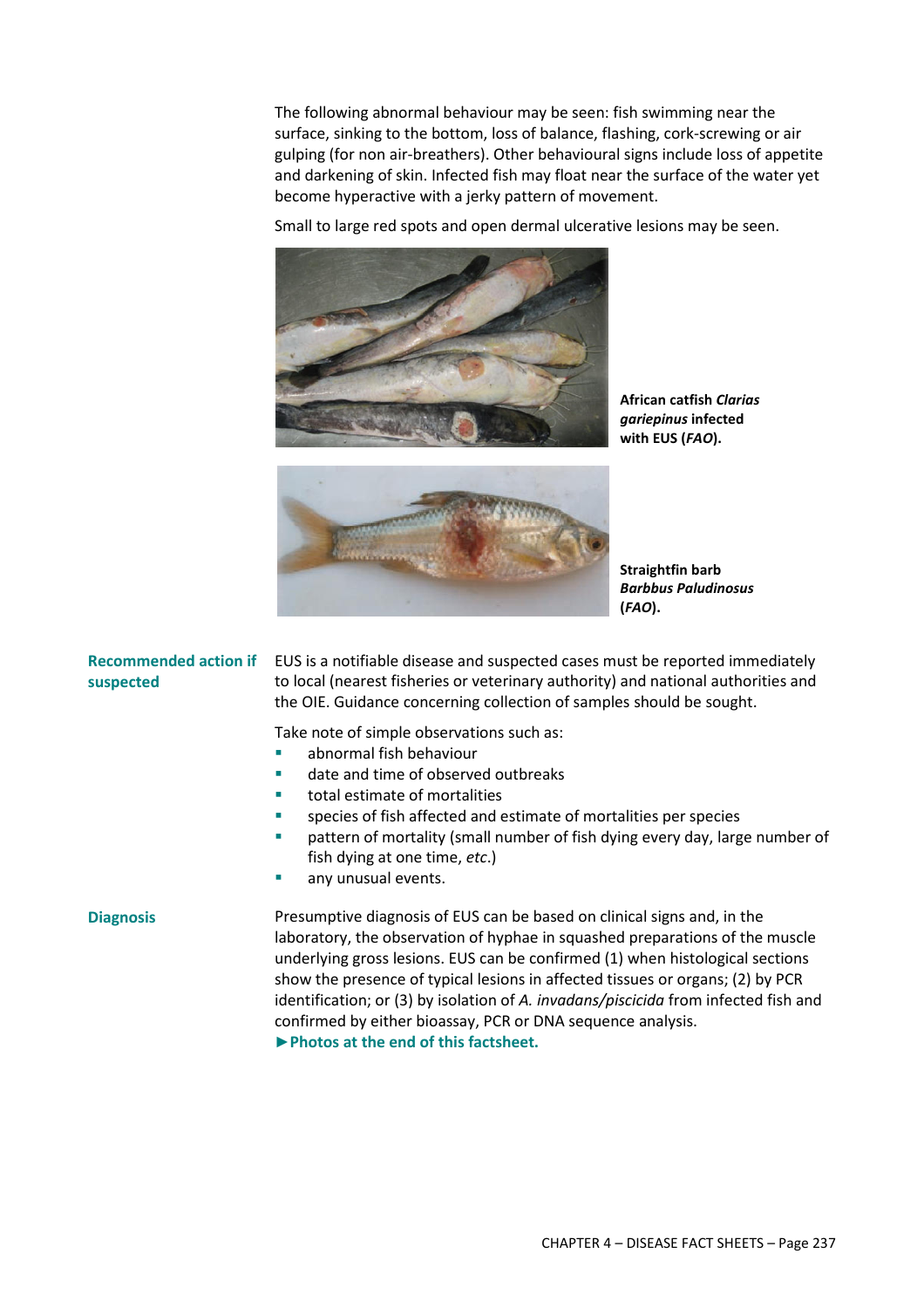## **PREVENTION AND CONTROL IN WETLANDS**

| <b>Environment</b>         | Control of EUS in natural water bodies is not possible.                                                                                                                                                                                                                                                                                                                                                                                                                                                                                                                                                                                                                                                                                                                                                                                                                                                                                                                                                                                                                                                                                                                                                                                                                                                                                                                                                                                                                                                                                                                                                                                                                                                                                                                                                                                                                            |
|----------------------------|------------------------------------------------------------------------------------------------------------------------------------------------------------------------------------------------------------------------------------------------------------------------------------------------------------------------------------------------------------------------------------------------------------------------------------------------------------------------------------------------------------------------------------------------------------------------------------------------------------------------------------------------------------------------------------------------------------------------------------------------------------------------------------------------------------------------------------------------------------------------------------------------------------------------------------------------------------------------------------------------------------------------------------------------------------------------------------------------------------------------------------------------------------------------------------------------------------------------------------------------------------------------------------------------------------------------------------------------------------------------------------------------------------------------------------------------------------------------------------------------------------------------------------------------------------------------------------------------------------------------------------------------------------------------------------------------------------------------------------------------------------------------------------------------------------------------------------------------------------------------------------|
| <b>Aquaculture</b>         | Actions should be directed firstly at prevention of the disease as subsequent<br>control can be very difficult. No protective vaccine or effective drug/chemical<br>treatment are available. The most important biosecurity measure to prevent<br>the introduction onto farms is sourcing fish from safe, uninfected sources only.                                                                                                                                                                                                                                                                                                                                                                                                                                                                                                                                                                                                                                                                                                                                                                                                                                                                                                                                                                                                                                                                                                                                                                                                                                                                                                                                                                                                                                                                                                                                                 |
|                            | A number of simple biosecurity measures can minimise or prevent the spread<br>of EUS. These include:<br>All possible carriers or vectors such as freshly dead fish, birds or terrestrial<br>animals as well as contaminated fishing gear and fish transport containers<br>should be prevented from entering water bodies or fish ponds.<br>In outbreaks occurring in small, closed water bodies, liming of water and<br>$\overline{\phantom{a}}$<br>improvement of water quality, together with removal of infected fish.<br>Increasing salinity in holding waters may also prevent outbreaks of EUS in<br>$\mathcal{L}_{\mathcal{A}}$<br>aquaculture ponds.<br>During dry and cold seasons (in tropical climes), close observation of wild<br>ш<br>fish should be made to determine the presence of EUS-diseased fish in<br>neighbouring tanks or canals, in which case, exchange of water should be<br>avoided.<br>EUS-infected fish should not be thrown back to the open waters and<br>$\blacksquare$<br>should be disposed of properly by burying them in the ground or by<br>incineration.<br>Additional practical aquaculture biosecurity measures include:<br>$\mathcal{L}_{\mathcal{A}}$<br>Good farm hygiene (e.g. handwashing between tanks, separation of<br>nets/tanks/stocks, regular and correct disinfection procedures, etc.)<br>Good husbandry practices<br>Good water quality management<br>Proper handling of fish to avoid stress<br>$\overline{\phantom{a}}$<br>Regular monitoring of health status<br>Good record keeping (gross and environmental observations and<br>stocking records including movement records of fish in and out of<br>aquaculture facilities, etc.).<br>Early reporting or notification to concerned authorities of a disease<br>outbreak or suspicion of any abnormal appearance, behaviour or other<br>observations in fish stocks. |
| Wildlife                   | The risk of EUS spread can be reduced by ensuring that water or wild fish do<br>not come into contact with fish culture ponds. Contact between fish-eating<br>birds and aquaculture facilities should be minimised to reduce the risk of<br>disease spread from an infected to an uninfected area.                                                                                                                                                                                                                                                                                                                                                                                                                                                                                                                                                                                                                                                                                                                                                                                                                                                                                                                                                                                                                                                                                                                                                                                                                                                                                                                                                                                                                                                                                                                                                                                 |
| <b>Humans</b>              | Do not eat EUS-infected fish unless it is properly and thoroughly cooked.                                                                                                                                                                                                                                                                                                                                                                                                                                                                                                                                                                                                                                                                                                                                                                                                                                                                                                                                                                                                                                                                                                                                                                                                                                                                                                                                                                                                                                                                                                                                                                                                                                                                                                                                                                                                          |
| <b>IMPORTANCE</b>          |                                                                                                                                                                                                                                                                                                                                                                                                                                                                                                                                                                                                                                                                                                                                                                                                                                                                                                                                                                                                                                                                                                                                                                                                                                                                                                                                                                                                                                                                                                                                                                                                                                                                                                                                                                                                                                                                                    |
| <b>Effects on wildlife</b> | EUS is one of the most serious aquatic diseases affecting finfish. Indirect long-<br>term effects may include threats to the environment and aquatic biodiversity<br>through, for example, declining fish biomass and irreversible ecological<br>disruption.                                                                                                                                                                                                                                                                                                                                                                                                                                                                                                                                                                                                                                                                                                                                                                                                                                                                                                                                                                                                                                                                                                                                                                                                                                                                                                                                                                                                                                                                                                                                                                                                                       |